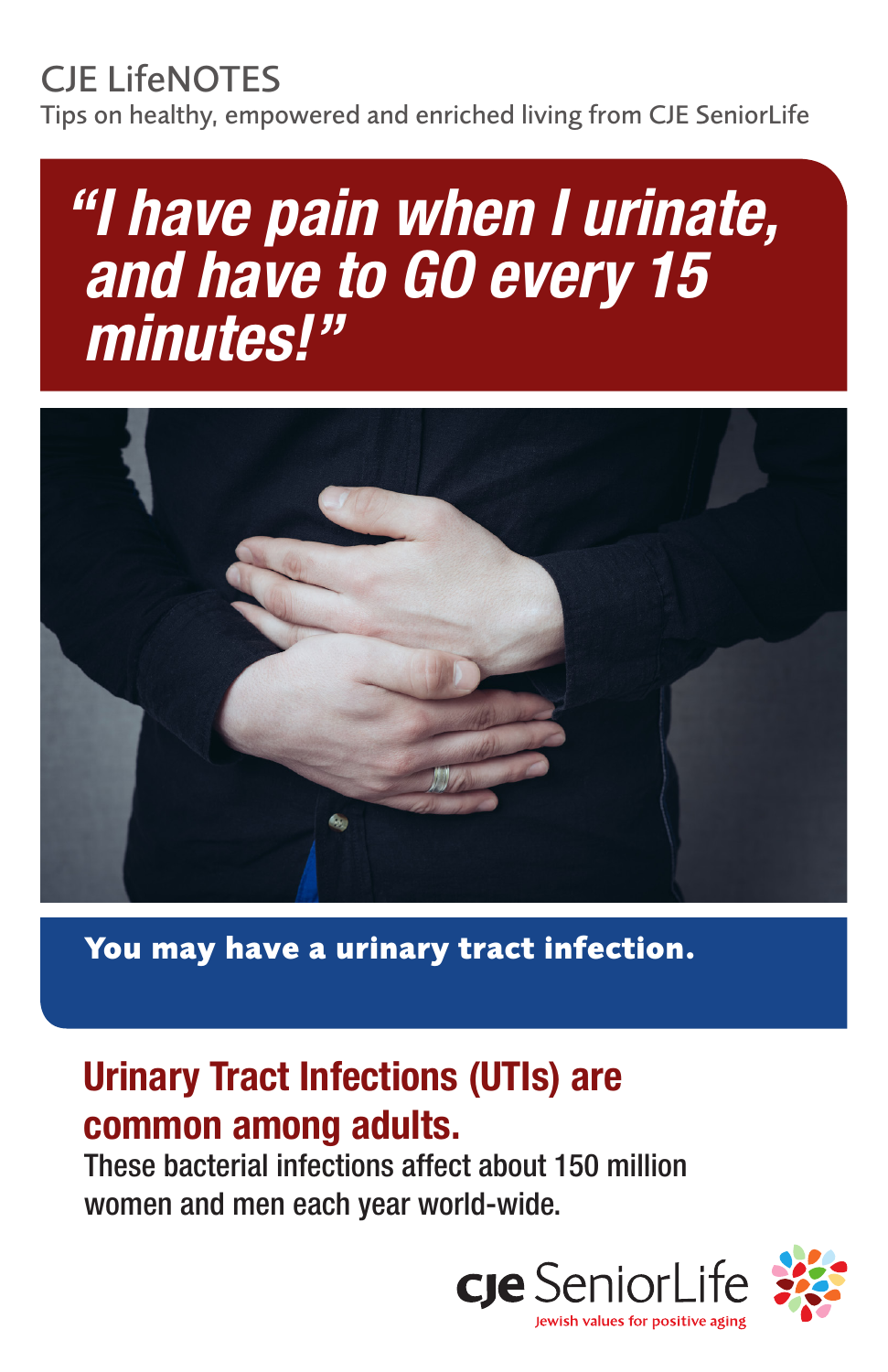## Let's Start Here

What are some of the risk factors for Urinary Tract Infections? Gender. During their lifetime, 40 to 60 % of women will develop a UTI while only about 3% of men (mostly over the age of 50) will. Women get more UTIs due to normal differences in human anatomy.



The images above show that, in women, the urethra (the tube connecting the bladder to the outside) is considerably shorter than in men. Because of this, bacteria do not have to travel as far from the urethral opening to the bladder as it does in the male body. Also, in women it is closer to the rectum where infection-causing bacteria reside. The most common UTI is a bladder infection, also called cystitis, but a UTI can occur anywhere in the urinary tract.

#### Other risk factors for Urinary Tract Infections

You're more likely to develop a UTI if you

- Are sexually active
- Are a woman who has gone through menopause
- Are a woman who has had a recent bout of diarrhea.
- Are a man with an enlarged prostate gland
- Are affected by a disease or condition like kidney stones, diabetes, nerve damage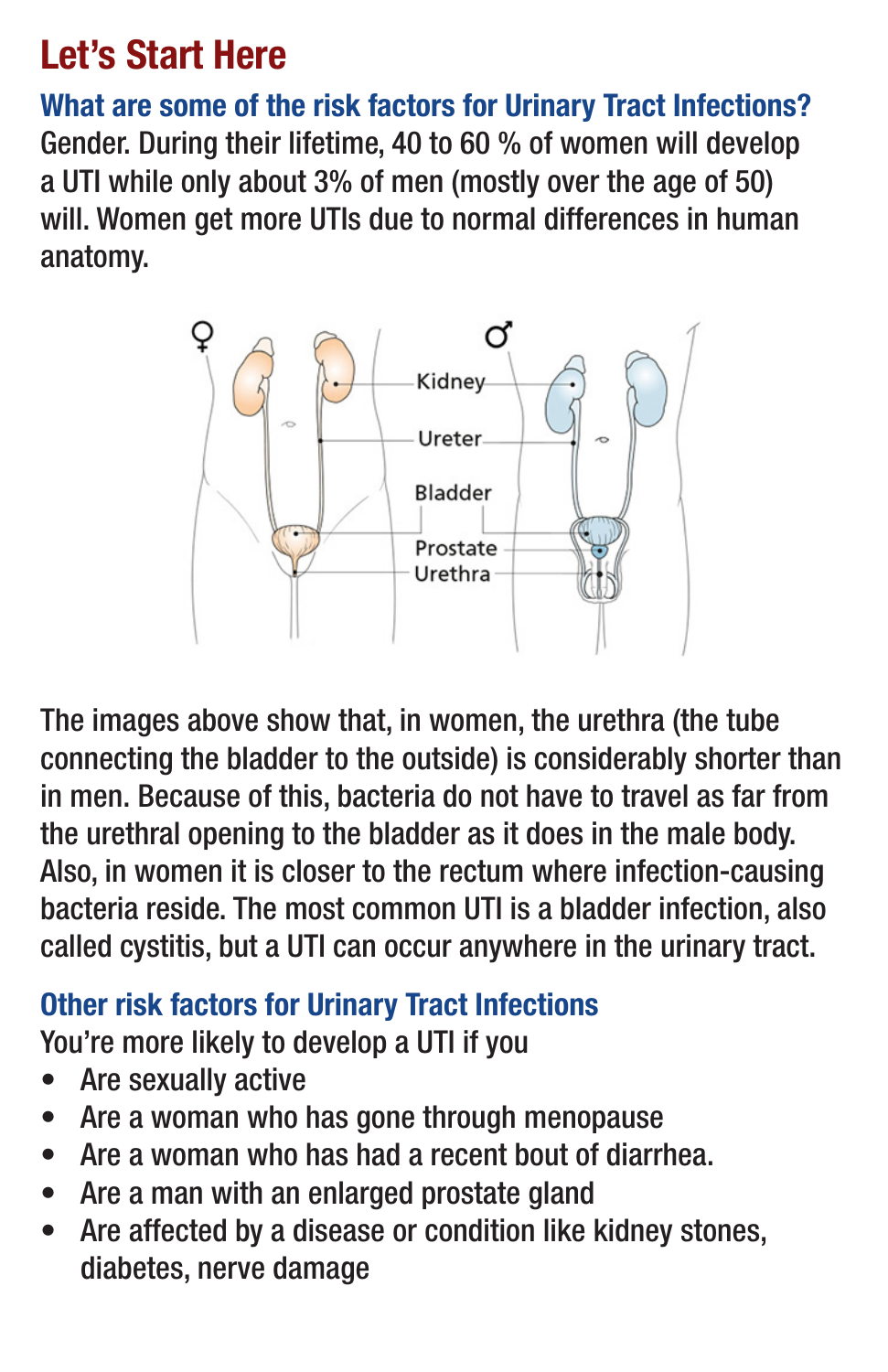- Use birth control products with spermicides
- Use catheters
- Have a suppressed immune system

#### How do I know if I have a UTI?

Your body may show no signs of a UTI, but these are the frequent symptoms to look out for.

- Pain in your lower abdomen
- The need to urinate urgently and more frequently
- Urine that is cloudy or has blood in it
- Pain in your sides or back that doesn't go away when you change position
- Fever, chills, nausea or vomiting
- Unexplained confusion

#### Treatment for UTIs

If you experience any UTI symptoms, you should seek care right away from your health care provider! The normal course of action will be a test of your urine for bacteria and white blood cells and a urine culture to identify which bacteria is causing the problem. In men a rectal exam might be necessary to determine if the prostate gland is enlarged. Treatment will depend on the bacteria identified.

#### How to Prevent a Urinary Tract Infection

Changing simple daily habits and making healthy lifestyle choices may help prevent Urinary Tract Infections.

- Drink Plenty of fluids to remain hydrated
- Urinate often when you first feel the urge to "GO"
- Urinate shortly after having sex to flush away any bacteria that might have entered your urethra during sex
- Completely empty your bladder when urinating
- Women should always wipe from front to back
- Always wear loose fitting, breathable clothing